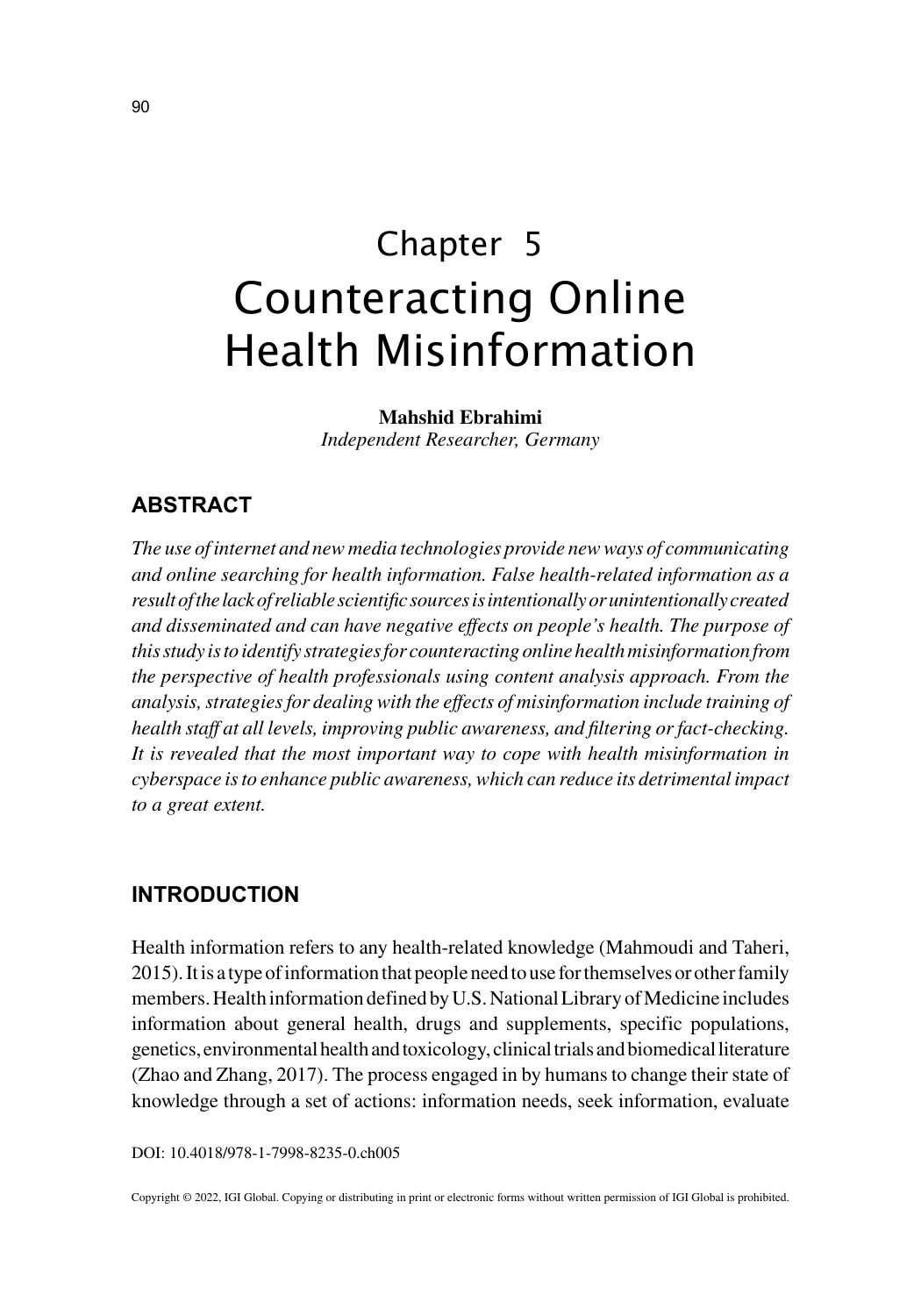#### *Counteracting Online Health Misinformation*

and select information, and finally use the information is called information seeking (Sultana, 2016). Prior to the development the Internet and information technology, printed information sources, libraries, and information centers were used. About four decades ago, with the introduction of computers in data processing and retrieval, and over the past few years, a dramatic change has taken place (Chowdhury  $\&$ Chowdhury, 2003). The Internet provides:

- Possibilities to communicate via electronic mail (e-mail), mailing listserv, news groups, chat boxes, Wide Area Information Server (WAIS) and the World Wide Web (WWW),
- Electronic resources, such as electronic books (e-books), electronic journals and electronic reports. Institutional repositories/ archives,
- Various programs such as search engines to help users search and find their required information, and social media as a significant online medium for the exchange of health-related information and advice.

Interest in the Internet as a means of communication for obtaining health information is growing rapidly (Tustin, 2010). The sheer volume of information and its availability through the Internet makes people looking for health issues online. Reports show that 44% of people have changed their decision about how to treat the disease after comparing it with online search results (Ghenai, 2017).

As most people use the Internet as a source of health information, the issue of source credibility and trust in websites is important. High quality information does not necessarily indicate trust. For example, a person may understand the desired quality of a message, but due to external factors, such as previous negative experiences do not trust the source and therefore do not act on it. Trust is defined as reliability, and a subjective judgment is whether or not an electronic resource on online health information is worth trusting (Diviani et al., 2015). Searching and sharing information about health and medicine has never been easier in human history, but much of the information available and shared on the Internet is inaccurate and even dangerous.

Thus, finding reliable information requires verifying the large amount of information published through social networks, which has become a complex computational task. Therefore, some studies have examined solutions to deal with misinformation published in virtual disclosure. Such research can be traced back to studies of Dordevic et al. (2016), Sommariva et al. (2018), Seymour et al. (2015), and Nambisan (2011). This research shows the high importance of this issue and the need for further research in this regard. Health professionals are one of the most important sources for developing solutions to deal with online health misinformation. Therefore, the purpose of this study was to identify justified solutions to counteract with online health misinformation from the perspective of health professionals.